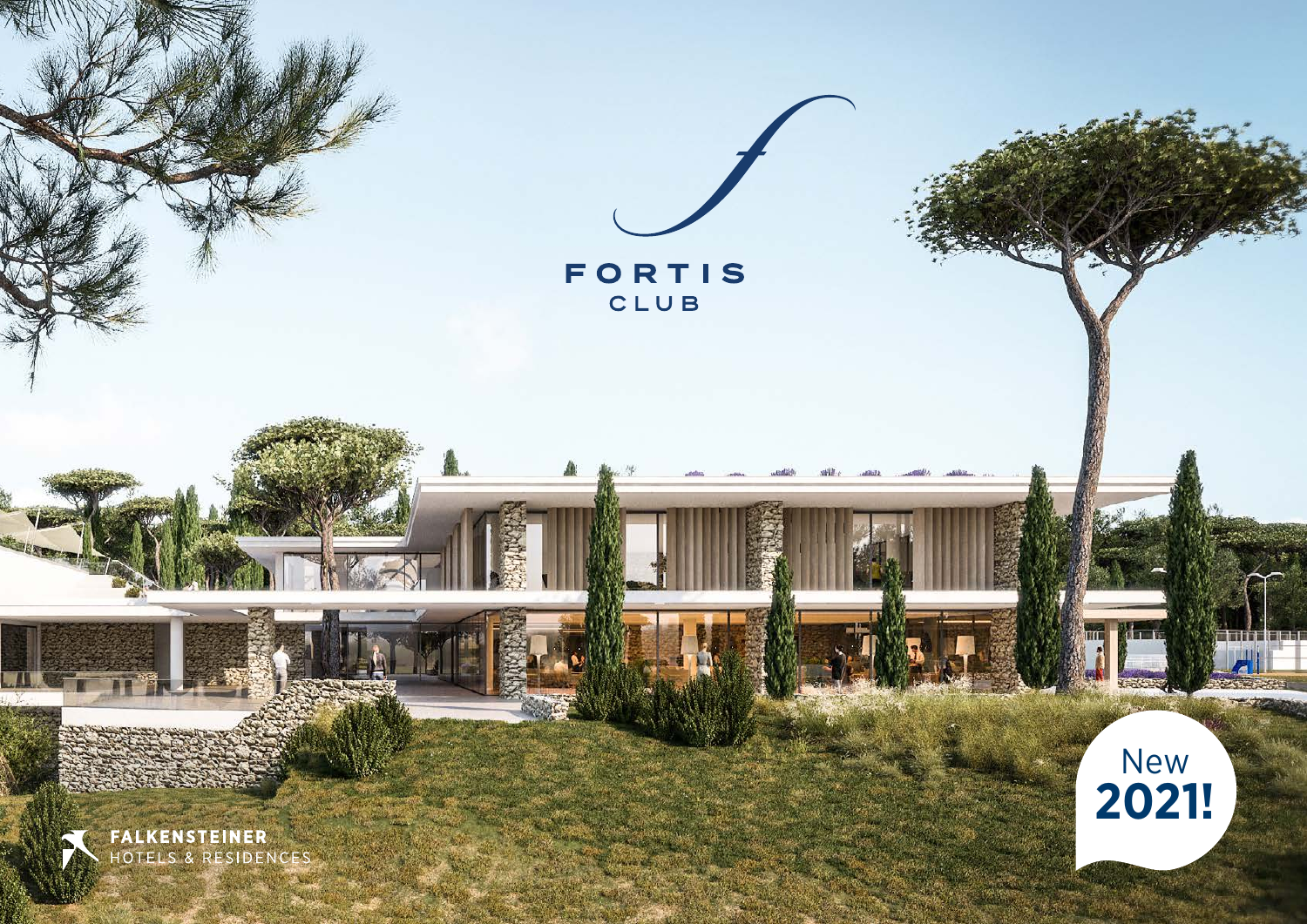







## **CONTACT**

sales.iadera@falkensteiner.com sport.puntaskala@falkensteiner.com

Welcome to

# **Punta Skala Resort**

New, stylish and contemporary sports, entertainment and event center is a modernly furnished space created to fulfill your requirements regarding organizing any type of event.

#### QUICK FACTS

- Opening in 2021 at Falkensteiner Punta Skala Resort
- 527 m2 Event Hall for 470 person
- 800 m2 Fitness Center
- Bowling 4 lanes
- Foosball
- Pool tables
- E-gaming
- Breakpoint Sport Bar and Restaurant
- 500 m2 Terrace with magnificent sea and mountain view
- Easy access to parking spaces
- Top rated technology and sports equipment
- Catering service
- Day and evening functions
- Sports shop with bike rental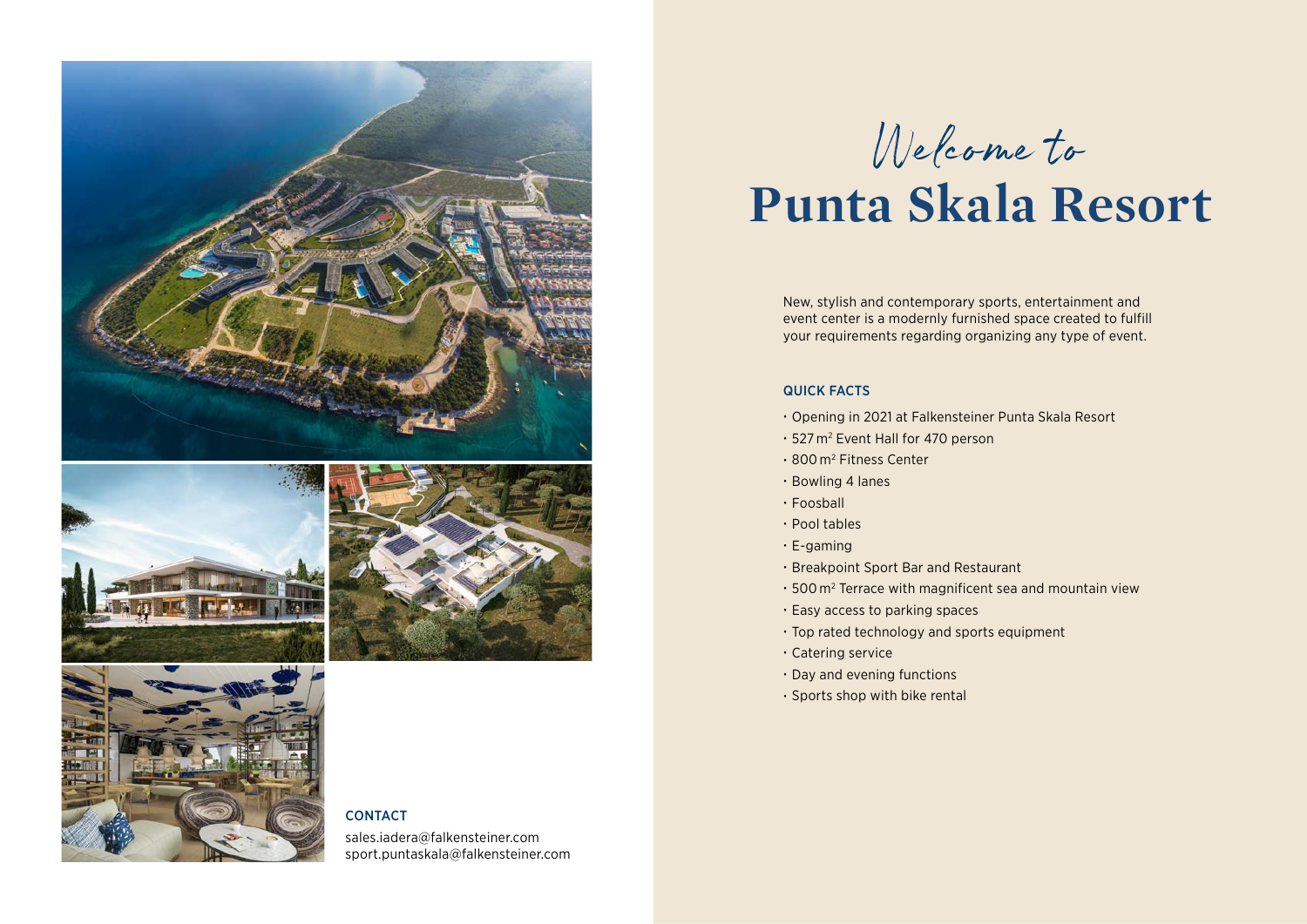## **MICE perfect**

Multifunctional conference room for 470 person is furnished with modern equipment, comfortable seats, daylight and extensive array of services offered on spot.

#### TECHNICAL EQUIPMENT AVAILABLE ON-SITE

- LCD projectors
- Fixed and mobile projection screens
- Lighting controls
- Microphone systems
- Possibility of renting mobile unit for simultaneous translation
- Sound systems
- Flip charts
- White boards
- Wireless internet (free of charge)
- \* Audio/video recording and additional technical equipment is available on request
- Daylight: yes
- Flooring: parquet





CARRÈ-FORM 104 – 120 Seats



BANQUET 240 Seats



88 Seats



#### OVERVIEW "EVENT HALL VENTUS"

527 sqft / Length 32,46 ft / Width 15,2 ft / Height 5,2 ft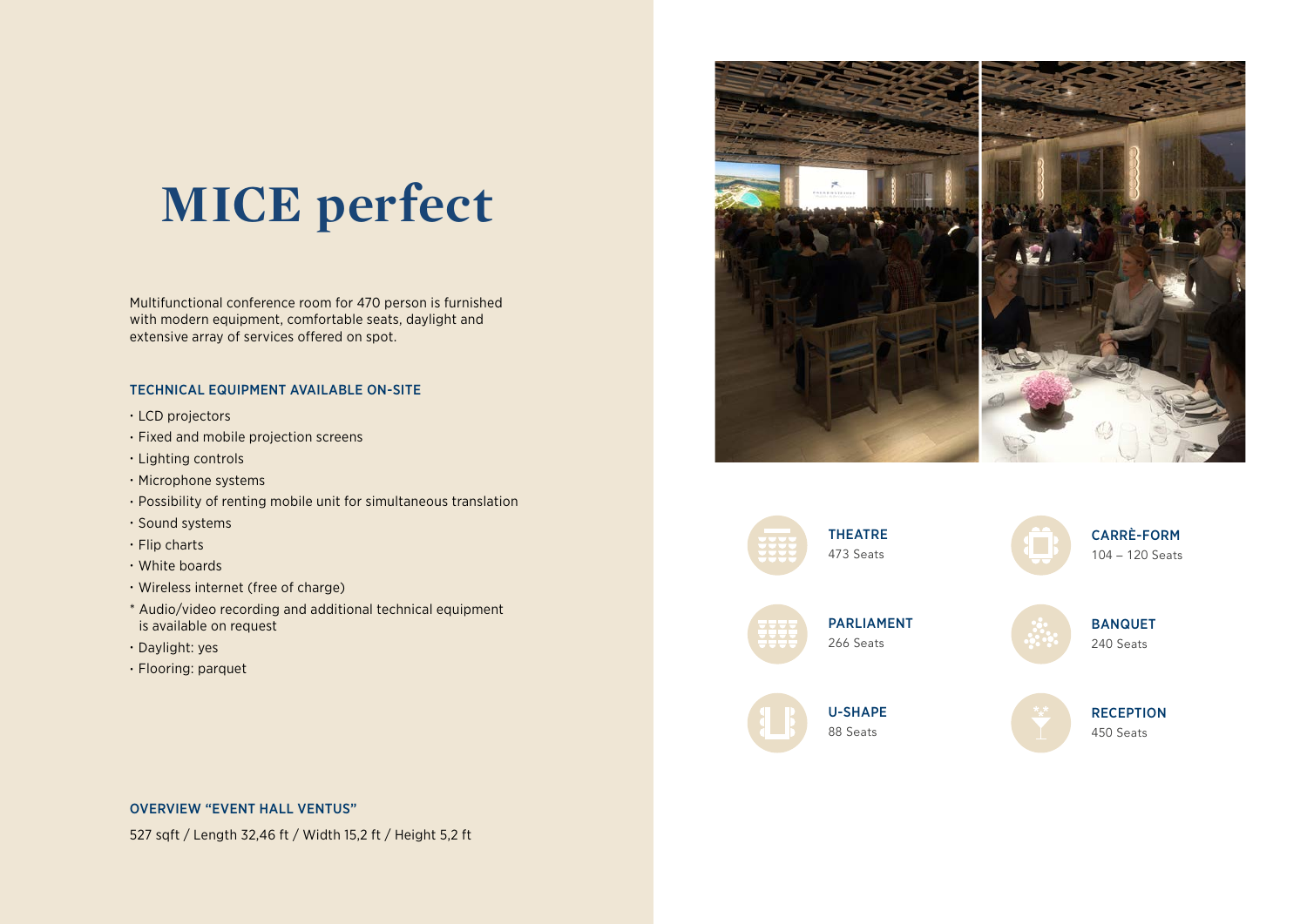

## **Passion for sports**

If the sports are your passion our center with its 800 m2 fitness area, foosball, bowling and e-gaming welcomes you to organize sports conventions, team buildings or other social gatherings for your partners and clients.

#### INDOOR SPORTS CENTER

• 800 m2 fitness area

#### OUTDOOR SPORTS CENTER

- Outdoor sports center
- 7 tennis courts (clay)
- 3 mini tennis/multi-sports courts (artificial lawn) mini-football · basketball volleyball · badminton
- 2 padel courts
- 2 beach volleyball courts
- Mini golf course
- Golf training range
- Refreshment bar on site
- Possibility to rent sports equipment for all courts/sports offered in sports center

#### GAMING ZONE

- Bowling 4 lanes
- Foosball
- Pool tables
- E-gaming zone